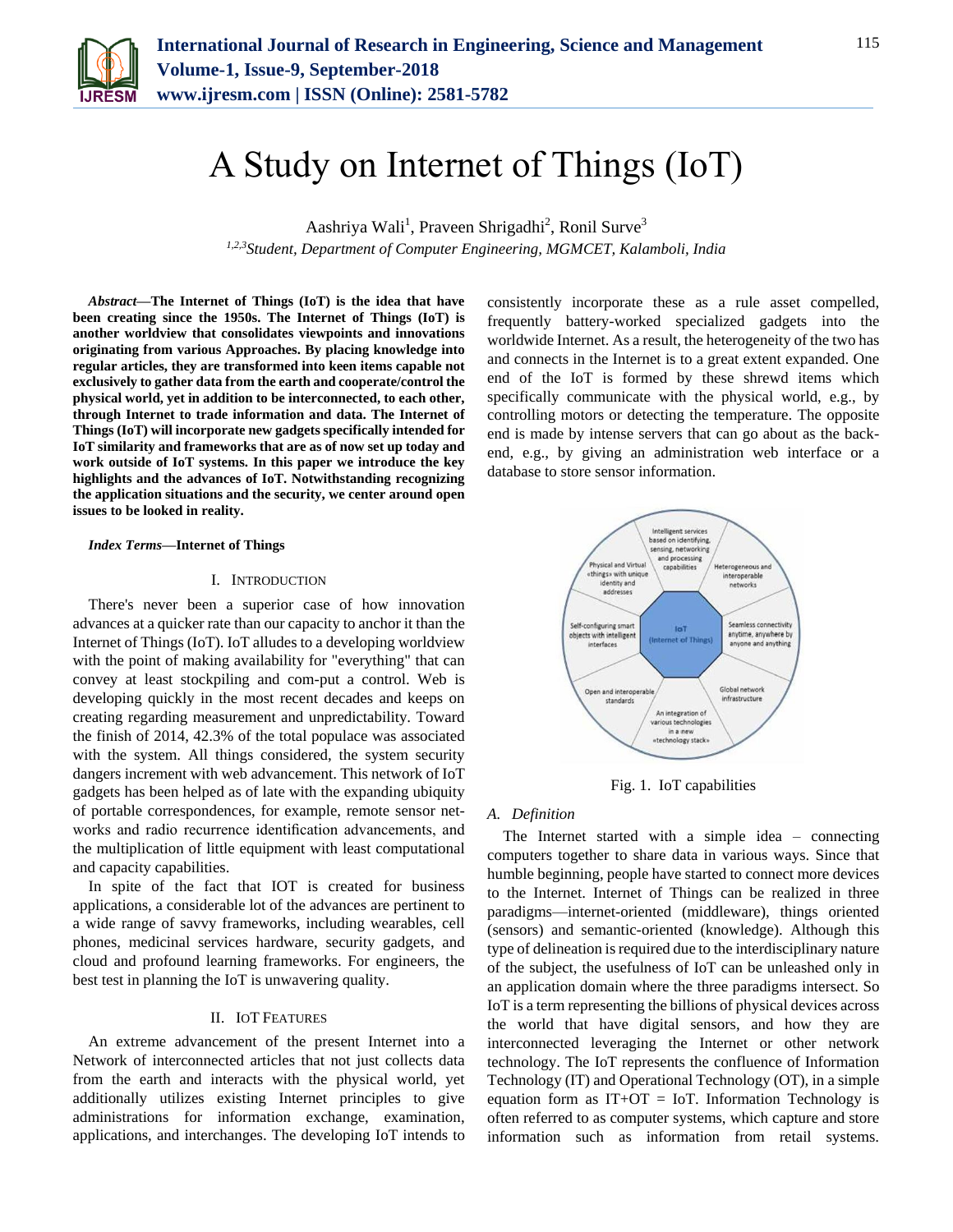

Operational technology refers to the physical systems in our world such as airplanes, trains, automobiles, buildings, and medical devices. Interconnection of sensing and actuating devices providing the ability to share information across platforms through a unified framework, developing a common operating picture for enabling innovative applications. This is achieved by seamless ubiquitous sensing, data analytics and information representation with Cloud computing as the unifying framework.

## III. IOT WILL CHANGE OUR WORLD

It's a little world. It's likewise an undeniably hot, swarmed and antagonistic one. The Internet of Things is making another world, a quantifiable and quantifiable world, where individuals and organizations can deal with their benefits in better educated courses, by detecting our encompassing condition, the IoT will make numerous down to earth upgrades in our reality, expanding our accommodation, wellbeing and security, while in the meantime enhancing vitality proficiency and solace.

IoT gadgets can be grouped in three classes: (1) wearables, (2) brilliant home gadgets, and (3) M2M gadgets. The initial two classes are the most imperative for purchasers. 'Wearables' are the gadgets that individuals convey with them, which as a rule interface by means of Bluetooth to an advanced cell, and from that point to the Internet. This classification incorporates gadgets, for example, keen watches, wellness groups and gadgets to assist individuals with living more 'carefully' – expanding the wearer's consciousness of how well they rest, the amount they move around, checking their essential signs, and so forth.

Shrewd home gadgets are additionally part of the IoT and as a rule associate with the Internet by means of ZigBee low power remote correspondence and the home switch. These incorporate every single local gadget, from lights and light changes to movement sensors, indoor regulators, entryway bolts and computerized shades. By means of its WiFi association with the switch, the advanced mobile phone additionally turns into an online dashboard and control gadget for Smart Home applications.

The third class, M2M (Machine to Machine) gadgets, involves gadgets that are specifically associated with the phone organize, for example, autos that can report their area (if there should arise an occurrence of a mischance or robbery), or candy machines that can bring in when their stocks are running low. On a more extensive scale, IoT will be connected to transportation systems to make "keen urban areas" that assistance us lessen squander and enhance vitality productivity. IoT will likewise enhance security in urban communities, as autos that are organized to one another and their surroundings, will arrange speed, maintain a strategic distance from impacts and make more secure streets.

#### *A. Security*

An extraordinary concern will be committed to the security

of the Internet of Things since it will incorporate each question or gadget with systems administration capacities. Firewalling, Intrusion Detection and Prevention Systems components are never again enough to anchor the cutting edge Internet. IoT gadgets are when all is said in done anticipated that would meet high security and protection models. Subsequently, a prerequisite for IoT is to give the vital mechanisms. The development of the cutting edge Internet design, requires considerably higher security levels, for example, confirming system gadgets, clients and articles associating with clients utilizing both wired and remote advancements. Besides, we have to screen the conduct of both the clients and the articles, build up trust limits, and utilize bookkeeping techniques alongside programming verification.

### IV. REAL LIFE EXAMPLES

- 1) *Nest Smart Thermostat*: Nest, a smart thermostat that's connected to the internet.
- 2) *WeMo Switch Smart Plug*: A smart plug, the Insight switch, also monitors how much energy your devices are using, helping you make your home more energy-efficient.
- 3) *Philips Hue Smart Bulbs:* Philips Hue lights can change to any colour you choose.
- 4) *August Smart Lock:* It unlocks automatically when you get home, and locks behind you when you close the door.
- 5) *Canary Smart Security System:* It combines video, audio, motion detection, night vision, a siren, and air quality, temperature, and humidity sensors into a single device.
- 6) *Samsung Smart Things Hub:* It lets you control lights, locks, plugs, thermostats, cameras, and speakers from your device.
- 7) *Kolibree Smart Tooth brush:* Kolibree connects to your smartphone and encourages good brushing habits.
- 8) *Petnet Smart Pet Feeder:* Petnet's smart feeder helps you calculate the best type of food for your pet.
- 9) *Health patch Health Monitor:* It Helps you with ECG, heart rate, respiratory rate, skin temperature, body posture, fall detection, and activity readings remotely.
- 10) *Automatic Car Tracking Adapter:* It keeps track of things like mileage, hours driven, fuel cost, fuel efficiency, location, and ignition status.

## V. APPLICATIONS

- 1) *Smart Home:* Switch on air conditioning before reaching home or switch off lights even after you have left home or unlock the doors.
- 2) *Wearables:* Wearable devices are installed with sensors and software's which collect data and information about the users.
- 3) *IoT in agriculture:* Sensing for soil moisture and nutrients, controlling water usage for plant growth and determining custom fertilizer are some simple uses of IoT.
- 4) *Industrial Internet:* Applications for tracking goods, real time information exchange about inventory among